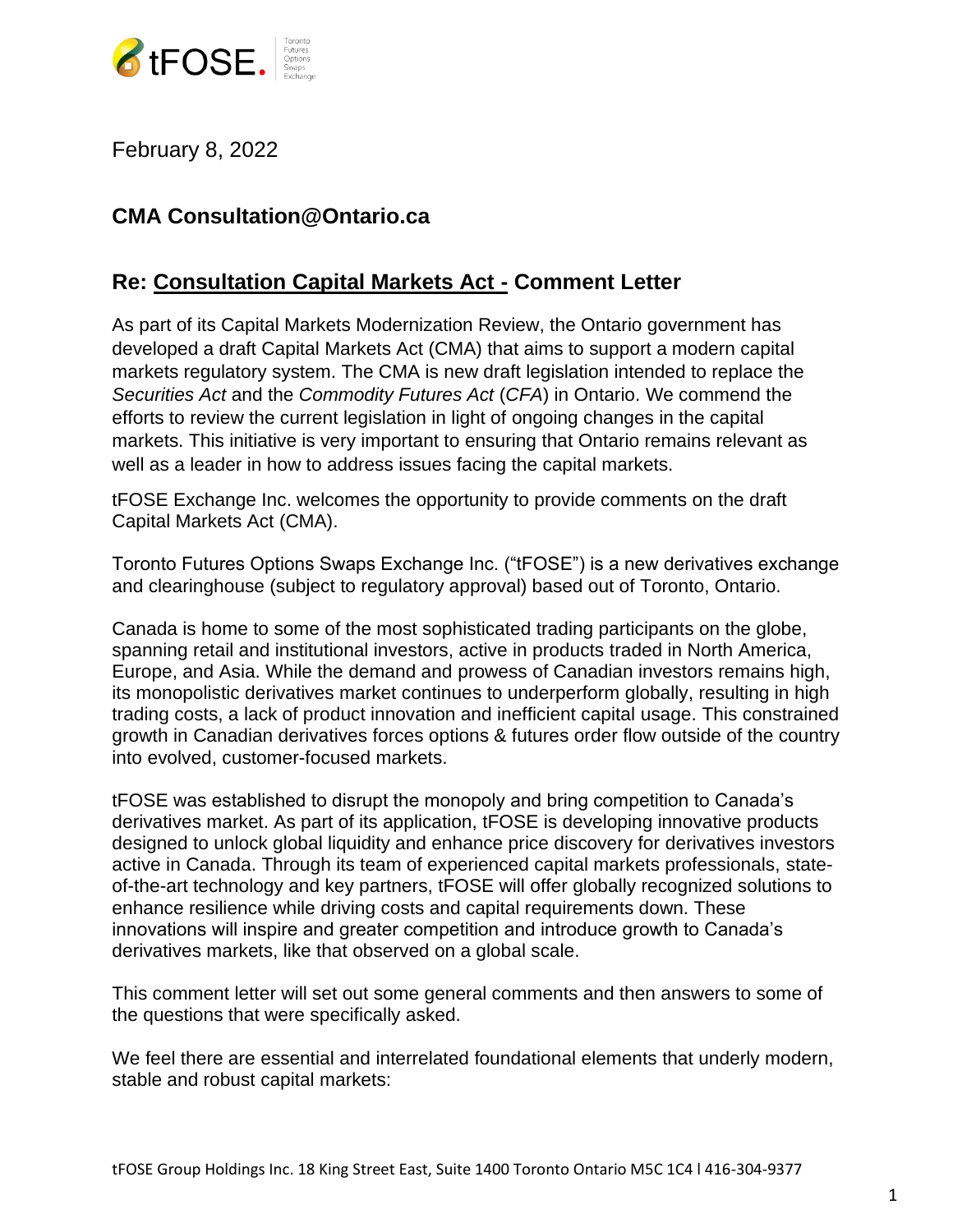

- **1. Market Integrity** creating fair and orderly markets to enhance access to capital.
- **2. Competition** supporting and attracting multiple marketplaces and market participants to encourage innovation and growth.
- **3. Efficient capital markets** enabling solutions where securities and derivatives can be issued, traded, and cleared in the most efficient way possible.
- **4. Transparent and Effective Regulatory Processes** establishing a consistent and transparent process for setting out regulatory requirements for current and new products/business models. Processes and timeframes should consider the impact of regulatory uncertainty as well as the demand for access to those products and services.

In the context of the draft CMA, tFOSE believes that generally the platform approach to legislation is best able to achieve the first three elements stated above, but only if the last element is provided. A platform approach uses broad powers to provide the flexibility to address changes and market failures. However, it also creates the risk of creating uncertainty and unnecessary costs if those powers are not used in a manner limited to the objectives of the legislation and constrained by appropriate processes and accountability.

The following sets out tFOSE's response to specific questions that have been asked.

**Q1**. Are there concerns with changing the definition of "market participant" to reduce the regulatory burden of record-keeping requirements for the following persons:

- A control person of a reporting issuer
- A person providing record-keeping services to a registrant
- A person distributing or purporting to distribute securities in reliance on an exemption, or their director, officer, control person or promoter
- A general partner of a person described above?

Response: Removing these additional categories will reduce regulatory uncertainty without harming investor protection since most of these parties can be covered indirectly through a regulated entity. For example, relevant requirements for a control person of a reporting issuer can be managed by the regulator through regulation of the reporting issuer.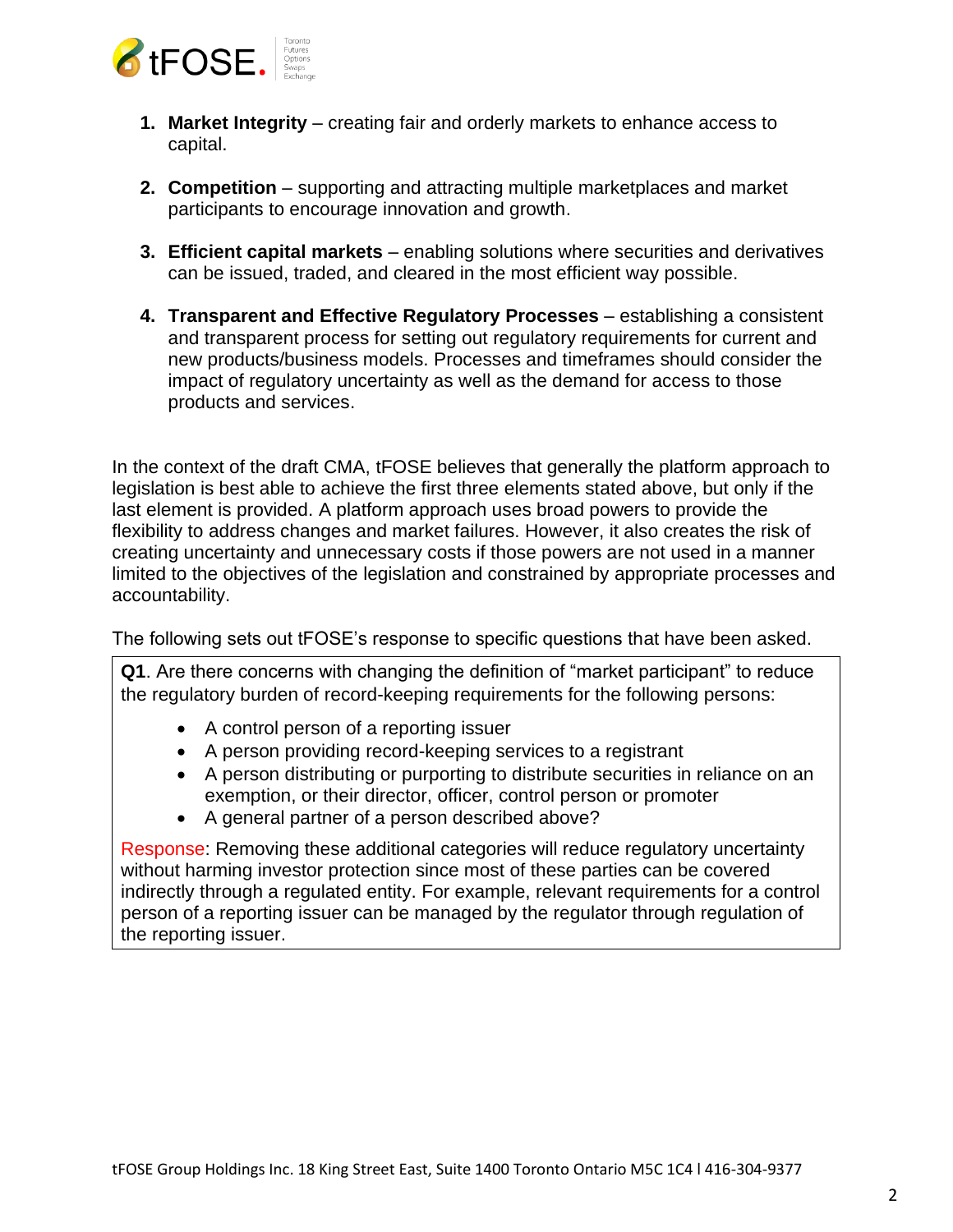

**Q3**. Is it appropriate to have an OTC derivatives-specific registration rule to address the regulatory gap that exists for derivatives firms that are not able to rely on a registration exemption for certain specified financial institutions in the CMA?

Response: Most jurisdictions do not create separate types of registration categories for specific products. Instead, additional requirements are imposed on the firm and the employees involved in the activity. tFOSE believes that segmentation of dealer and adviser registration limits the availability of such advice and is a barrier to developing the Canadian derivatives market. Those in the business of dealing or advising in securities or derivatives should be registered in one trading or advising category with relevant additional requirements; or, exempted from registration, if appropriate.

Also, consolidated registration that requires dealer/adviser base knowledge of all major investment types would allow for increased proficiency and enable a more comprehensive analysis of investment alternatives. For example, the basic requirements for proficiency for a dealer representative should include a basic knowledge of options and futures rather than require it as a separate qualification. The dealer representative would be more informed about the best strategy for executing the investor's/client's objectives when he/she is familiar with both cash and derivatives markets.

Exemptions from registration may be appropriate based on whether the entity is sophisticated, trading for its own account, and business practices

Q7. Are the Chief Regulator policy decisions that cannot be appealed to the Tribunal but are subject to judicial review appropriate?

Response: The Tribunal will have expertise and efficiencies that may not exist within the general court system. Either the appeal should go to the Tribunal first, or a choice should be given to either party to choose where to appeal.

For example, appeals regarding the designation of benchmarks and benchmark administrators would likely be better addressed as part of the Tribunal appeals process. Benchmarks are an important part of the capital markets infrastructure and are better suited to being dealt with by those with knowledge and experience of how benchmarks are created and used. Requiring a judicial appeal directly for these processes would likely involve an undue cost of time and financial resources for marketplaces and benchmark administrators.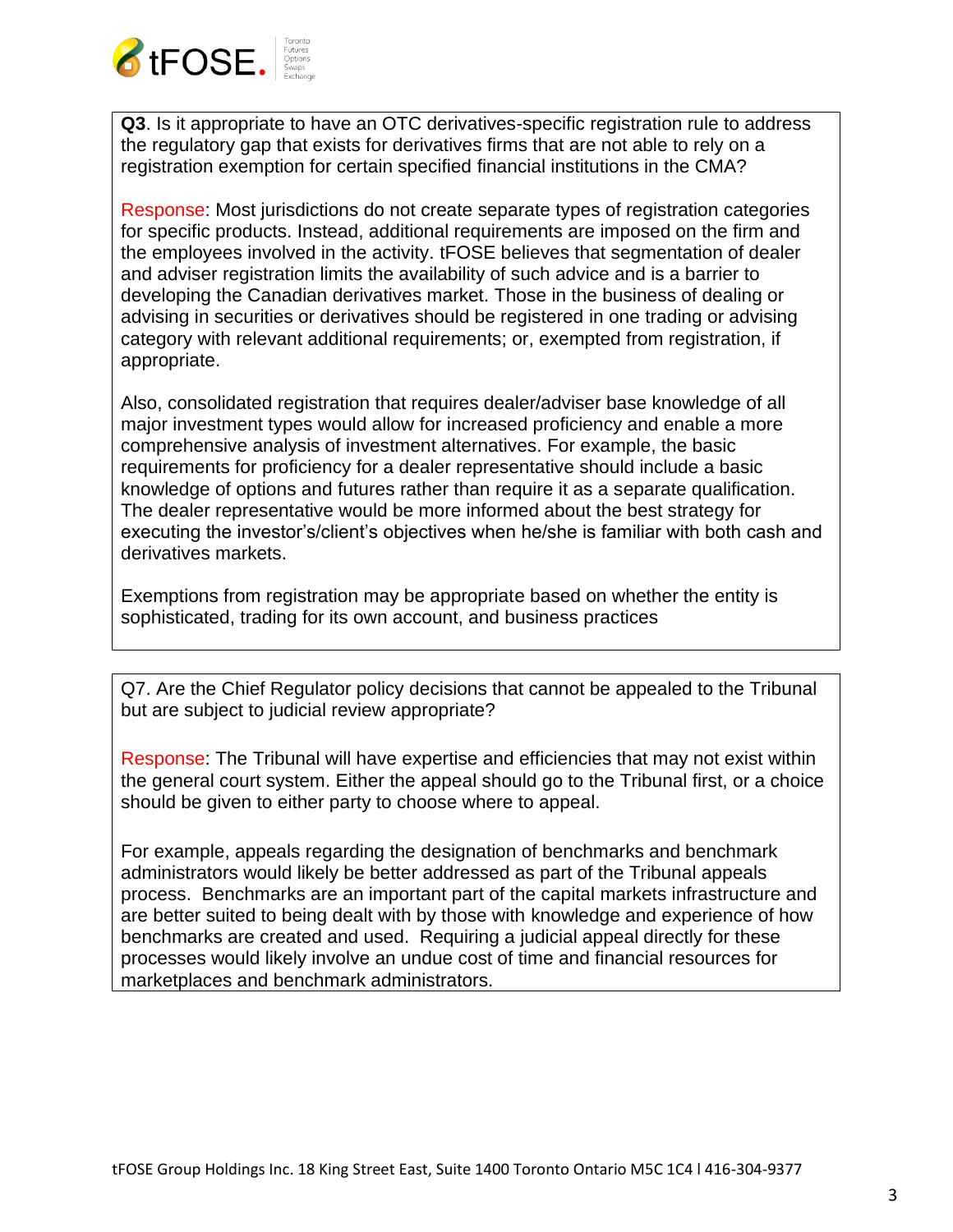

**Q10**. Are there circumstances where a minimum consultation period of 60 days would be inappropriate? If so, please explain. Are there particular factors the OSC should consider in determining when a consultation period should be longer than 60 days?

Response: The OSC should have the ability to be consistent with other jurisdictions and determine when it is appropriate to have longer or shorter periods of time. Factors to consider could include complexity and nature of the impact of the changes (who and how).

**Q11**. Will these new [compliance] tools allow the OSC to effectively encourage compliance without unduly burdening market participants?

Response: It is not clear why the current practice of using terms and conditions to ensure compliance has not been working. Taking actions through orders may have unintended consequences for reporting and breaches of commercial contracts.

**Q12**. Is the scope of the broader civil liability provisions for disclosure documents in the exempt market appropriate?

Response: No, it is not appropriate because it adds unnecessary burdens which may create barriers for companies which need to raise capital outside of the public markets. Most exemptions from public company requirements take into consideration the nature of the transactions and investors. Since the relationships are closer and access to the issuer is much easier in the private markets, the additional civil liability protection is not necessary. The application of general fraud provisions should be sufficient.